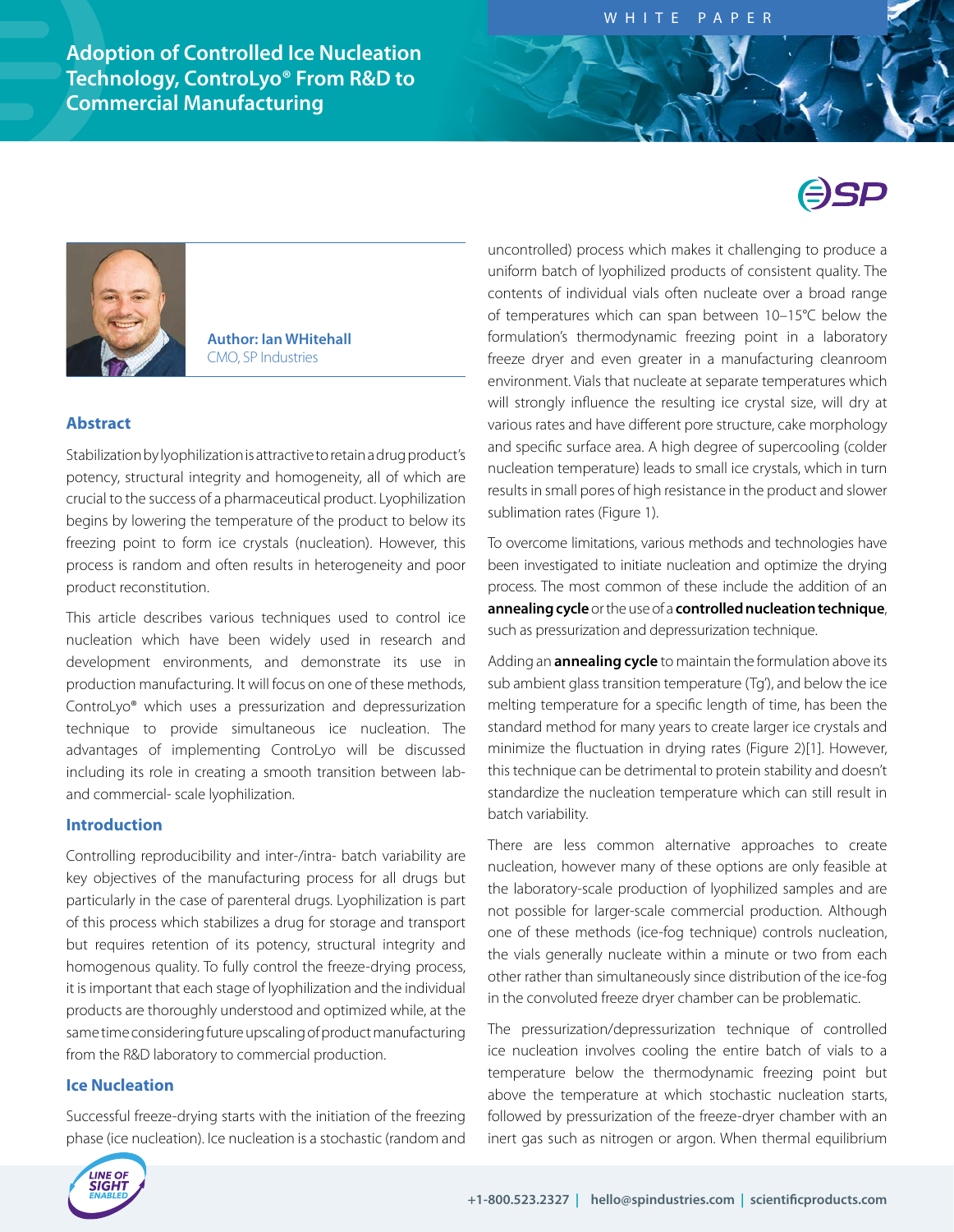has been achieved, the excess pressure is released rapidly (depressurization), causing ice crystals to form at the top of the solution and propagate throughout the vial within seconds. With this method, ice formation is induced at virtually the same time for all vials in the batch (Figure 3).

# **Benefits of Controlled Ice Nucleation (CIN) Technology**

One pressurization/depressurization technique that produces homogeneity of vials and between batches during the lyophilization process is ControLyo from SP. ControLyo utilizes an inert gas and a series of pressurization and rapid depressurization steps to create instantaneous ice nucleation in all vials in the product chamber at a higher temperature. This minimizes supercooling and yields the largest possible ice crystals. Large crystals generate bigger cavities as the ice sublimes resulting in less resistance for subsequent drying of internal areas and the shortest possible drying time.

Some of the studies using CIN have demonstrated many benefits to the lyophilization process:

**1. Decreased cycle time** - Structural integrity of a biologic drug product is reliant on a slow, gradual drying process which can take several days to complete. ControLyo enables controlled ice nucleation to occur at warmer temperatures which creates larger ice crystals with reduced resistance to mass transfer and decreases drying time. Previous studies have shown that for every 1°C increase in nucleation temperature, the primary drying time is reduced by 3% [2]. In some instances, ControLyo has been shown to reduce the cycle time from 7.5 to 5.5 days which increases productivity and provides economic benefits **(unpublished data).** 

**2. Reduced vial breakage** - In the absence of annealing, some products can randomly transition through crystalline phases during the drying process, resulting in vial cracking. Vial breakage is costly and disruptive but can be substantially mitigated by using ControLyo technology which induces nucleation at warmer temperatures. In collaboration with a large Pharmaceutical company, it has been demonstrated that lyophilization of a small molecule drug was improved with controlled nucleation occurring at a higher temperature of -4 to -6°C with no cracked vials compared to uncontrolled nucleation at -16 to -19°C with 14% cracked vials. The cake appearance was also considerably improved and consistent.

**3. Product quality** - Each part of the freeze-drying process has a significant impact on product quality, appearance and uniformity.

Consistency within and between batches is an integral quality parameter. Variation among vials with ControLyo technology is minimal because all vials freeze at the same product temperature. Defects in cake appearance, are caused by suboptimal freezing. Controlled nucleation with ControLyo can adjust freezing behavior to optimize cake elegance. The yield of the product can also be improved by controlled nucleation. Protein aggregation, which can reduce product yield tends to occur on the surface of ice crystals. However, the larger crystals associated with ControLyo have a reduced surface area and ControLyo users have reported a reduction in protein aggregation with increased product yield.

**4. Maintained drug potency** – The success of the freeze-drying process can be measured by the end-product, which in many cases would be a drug product. In the case of biologic drugs, maintenance of drug activity is particularly challenging. Increased reproducibility, repeatability and homogeneity are good indicators of optimal lyophilization and are all improved with controlled ice nucleation, such as using ControLyo technology. To demonstrate the effect of controlled nucleation on drug activity, a research study examined protein degradation with respect to freeze-drying heterogeneity[3]. The study compared CIN using ControLyo and annealing processes for their impact on sodium phosphate buffer crystallization and degradation of β-galactosidase. Annealed lyophilized formulations showed 12– 40% loss of activity. In contrast, CIN formulations showed 9–14% loss of activity.

**5. Reduced reconstitution time** – Increased time for reconstitution could be detrimental to the patients, particularly in emergency situations. Therefore, knowledge of intrinsic and extrinsic parameters that influence reconstitution time and reproducibility are important performance factors for lyophilization. For most formulations, reconstitution time is shorter for products lyophilized with CIN, such as ControLyo. This is thought to be due to larger pores created with higher ice nucleation temperatures.

## **Implementing ControLyo Technology in a Commercial Environment**

As described above, there are many different approaches to control ice nucleation in a laboratory-scale freezer, however many of these are not appropriate for commercial purposes. For example, patient safety could be compromised by biological contaminants and toxic issues with the addition of nucleating agents. However, it is relatively easy to implement ControLyo technology into a commercial dryer that is capable of steam-in-

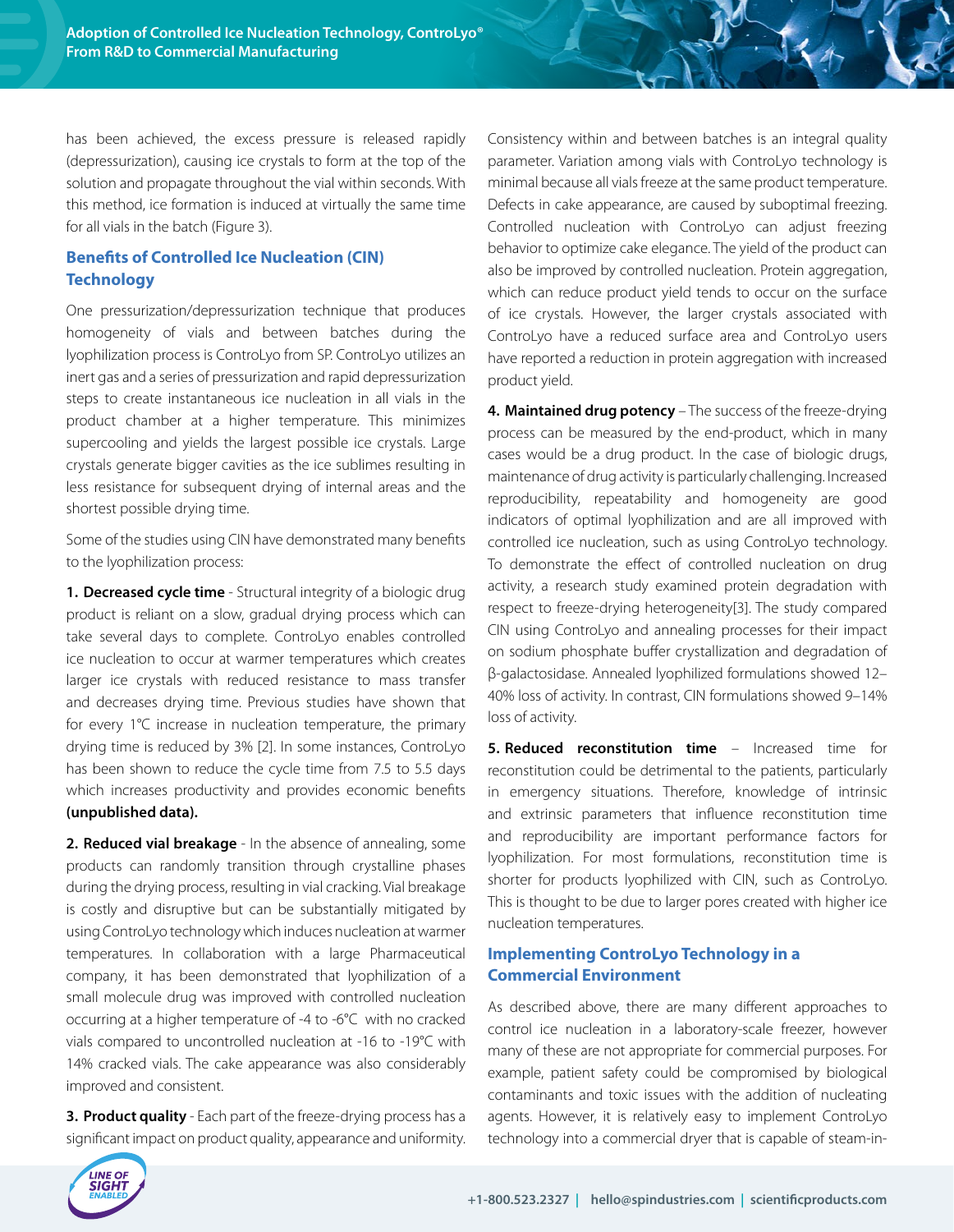## **SEM (Scanning Electron Microscopy) Images of Sucrose, 75 mg/mL, Processed:**





**Fig 1.** *Using 1°C/min shelf cooling rate ("uncontrolled")*

**Figure 2:** *Using 1°C/min shelf cooling rate plus annealing ("anneal")*



**Figure 3:** *Using controlled nucleation at -3°C ("CL@-3°C")*

*Images reprinted with kind permission of Dr. Margit Gieseler at GILYOS GmbH*

place (SIP) and has available ports to evacuate the chamber in the required time. Only minimal changes need to be made to the system and therefore, there is a nominal impact on existing validation and protocols.

One of the benefits of ControLyo implementation is a new control interface which is simple to use while still complying to FDA's 21 CFR Part 11 regulations on electronic record keeping. Its software also enables any type of cycle (even those that do not require CIN) to be run without any changes to the internal and external equipment making this technique a practical solution to maximizing usage and improving production output.

SP's LyoStar freeze dryer with ControLyo technology was one of the first commercially available freeze dryers with the capability to control nucleation. The success of ControLyo over the years has made it now possible to retrofit freeze dryers with this technology regardless of manufacturer. The retrofit can repurpose existing production equipment and expand the capabilities of the freeze dryer although other cycles that do not require ControLyo can still be run on the existing equipment. The retrofit is time efficient as it is generally shorter than the time taken for the manufacturing cycle for a new freeze dryer.

SP also provides a freeze dryer refurbishing service to extend the life of existing equipment by updating, repairing, refurbishing, retrofitting previously owned lyophilization systems including retrofitting and upgrading controls system. This LyoRenewal capability enables each installation to be customized to the company's standard operating and control procedures and other site requirements or corporate policies.



*S20 LyoConstellation Freeze Dryer*

# **Scaling Up Lyophilization from R&D to Commercial Product Manufacturing**

The critical parameters that lead to efficient production of a quality product are the same, whether it is in early-stage development, clinical stages, pilot batches or commercial manufacturing. Although these factors are the same at each lyophilization step, transferring from one stage to another often requires repeated optimization of these parameters due to the differences between equipment at each stage. Understanding the limitations of the commercial freeze dryer before embarking